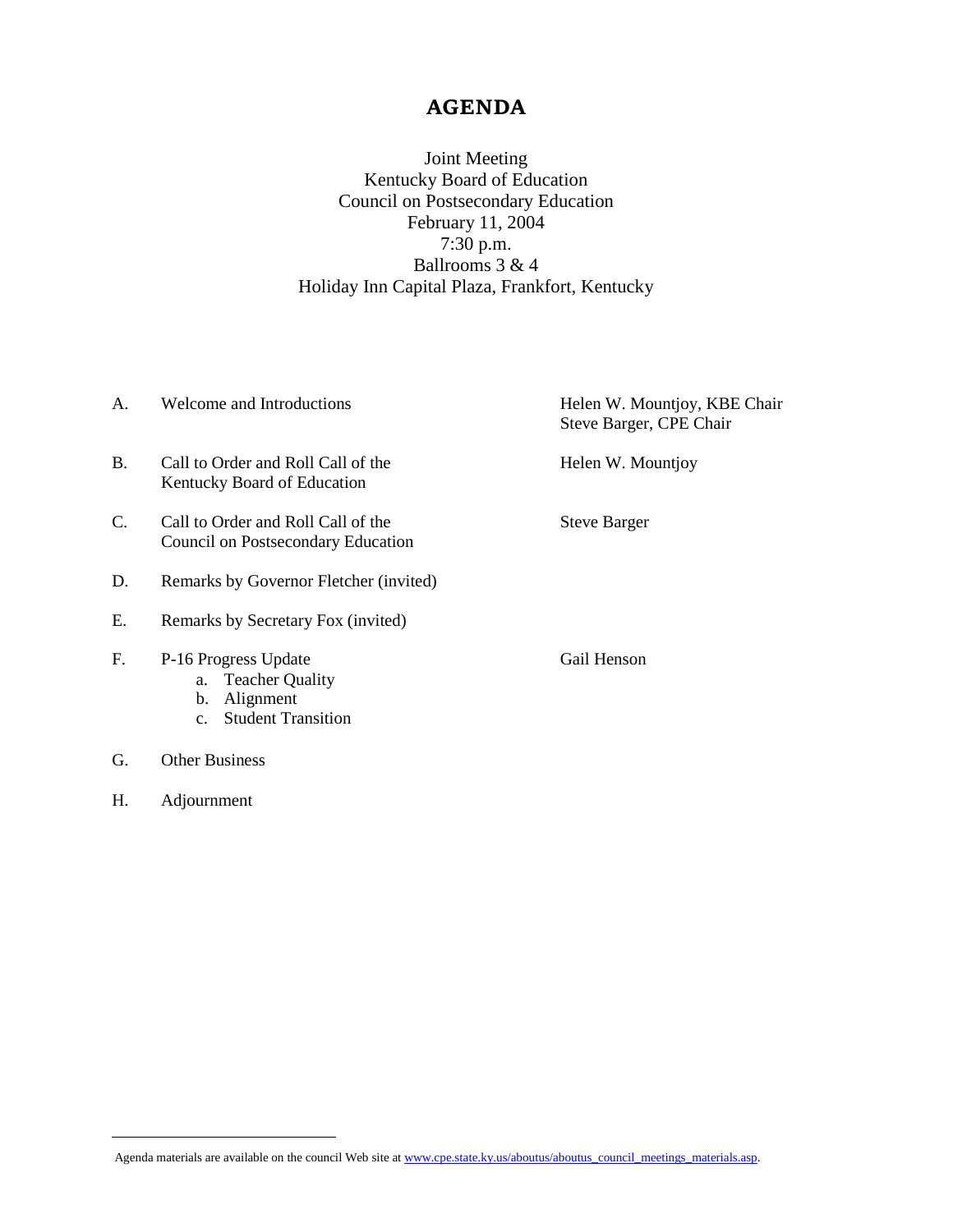Joint Meeting Kentucky Board of Education Council on Postsecondary Education February 11, 2004

# American Diploma Project

In October 2001, Kentucky was selected, along with Indiana, Massachusetts, Nevada, and Texas, to participate in the American Diploma Project. The ADP, a collaboration of Achieve, Inc., The Education Trust, and the Thomas B. Fordham Foundation, is a national project aimed at connecting states' expectations for earning a high school diploma with the real world demands that graduates face in postsecondary education and the skilled workplace. By aligning high school graduation standards in English language arts and mathematics with the entrance level expectations of postsecondary education and the skilled workplace, students will be assured that the standards they are required to meet in high school are directly linked to the entry-level expectations of colleges and employers and, therefore, that a high school diploma has relevance to the world beyond high school.

During its first year, the ADP project organizers conducted four major analyses using both national data and materials from each of the five participating states:

- They analyzed high school level, postsecondary, and workforce competency assessments in each partner state to determine the gaps between the standards students are expected to meet for high school accountability purposes and GED-attainment and the standards they are expected to meet for admissions, placement, and hiring purposes by colleges and employers.
- They asked postsecondary faculty from both two- and four-year institutions in each state to determine the appropriateness of their state's secondary school standards as standards for college-readiness.
- They conducted a skilled workforce analysis by interviewing employers nationwide to define knowledge and skill expectations for high paying jobs, and they analyzed the academic preparation background of employees in these fields.
- They analyzed the legal issues that must be addressed if states use high school assessments for postsecondary entrance and employment purposes.

During its second year, using the standards articulated by postsecondary faculty and in the workforce analysis, they developed a set of benchmarks of college and skilled workplace readiness in mathematics and English language arts which they vetted nationally to focus groups of content experts, including postsecondary faculty and employers. These benchmarks reflect a set of expectations held by educators and employers alike for what high school graduates need to be ready for college and employment without requiring remediation. The ADP organizers also developed a set of sample workplace tasks and postsecondary assignments to illustrate the applications of these benchmark skills. The benchmarks and applications are scheduled for national release February 10 in Washington, D.C., and copies of the benchmarks and applications will be distributed at this joint meeting.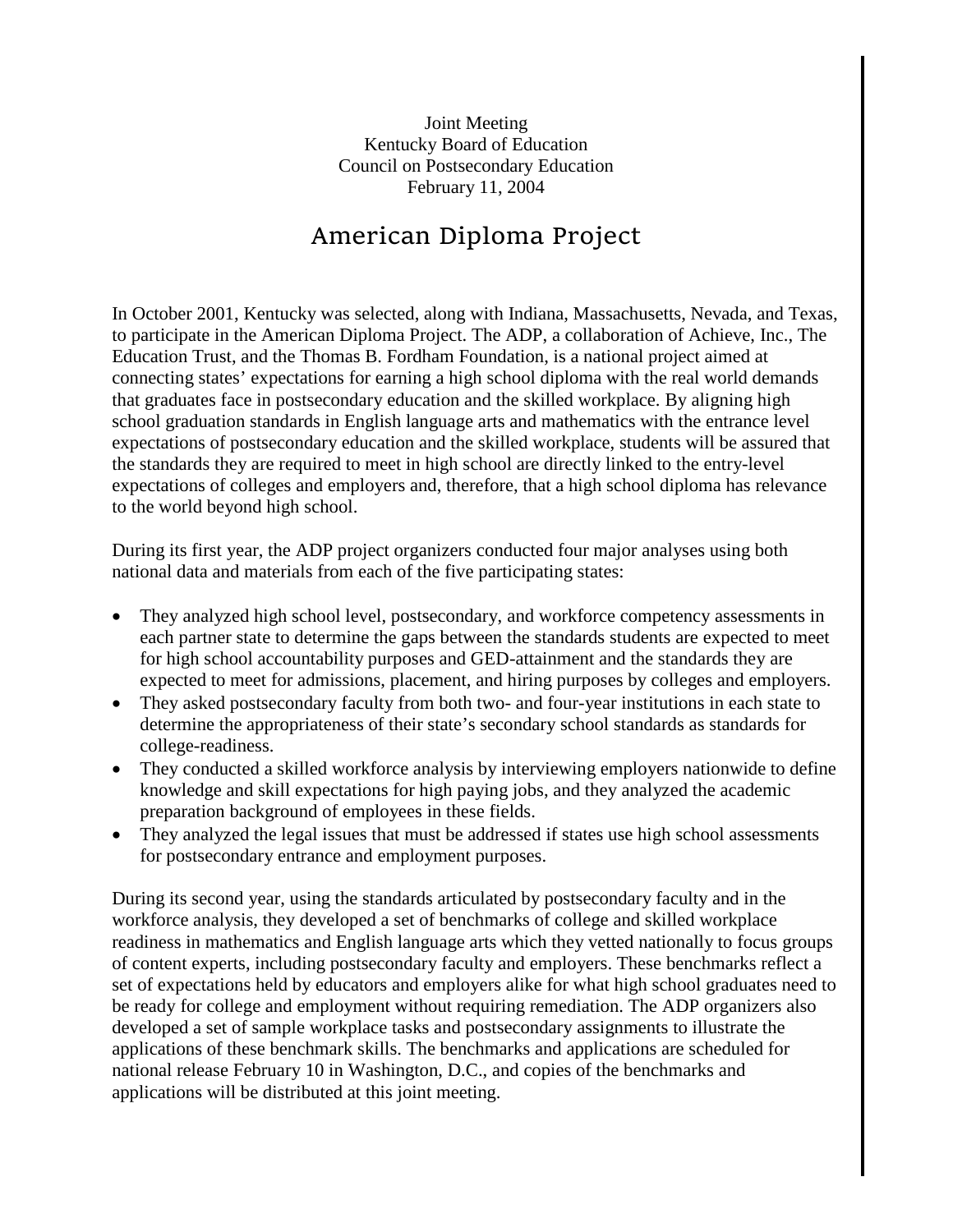Throughout the two-year project, the ADP regularly provided technical support to each partner state and its local communities as requested and convened stakeholder representatives from the partner states in Washington, D.C. to preview next steps, review state progress and plans, and update the partner states on the national research progress.

Postsecondary and P-12 representatives, business, labor, and other education stakeholders joined the P-16 Council at its March 2003 meeting to review the research conducted during the first year of the ADP and make recommendations concerning future directions in Kentucky. Sheila Byrd, executive director of the ADP, and other ADP staff led the discussion. Fourteen specific recommendations resulted from that meeting. Following it, staff members of the KDE and the CPE, joined by representatives of the local P-16 council network, met to organize the recommendation into a proposed work plan for adoption by the P-16 Council and determine a working agenda for the P-16 Council and its respective member organizations responsible for implementation.

The policy panel recommended that:

- pre-service and professional development of teachers be aligned with the refined content standards reflecting the ADP benchmarks.
- P-16 educators align writing programs and initiatives.
- Kentucky's educational expectations be strengthened around the mastery of refined content standards based on the ADP benchmarks.
- Kentucky's existing graduation requirements be examined consistent with the recommendations made at the March 2001 P-16 Council meeting.
- All agencies be involved in a communication plan to educate citizens regarding postsecondary and new economy expectations for high school graduates (see attachment).

Because of the sizeable proportion of Kentucky's adult population earning a GED, Kentucky's plan specifically charged the CPE with aligning adult education curricular standards to the ADP benchmarks.

The plan was endorsed by the P-16 Council at its June 2003 meeting. The Council on Postsecondary Education approved the plan at its July 2003 meeting. Commissioner Gene Wilhoit reviewed the recommendations for the Kentucky Board of Education at its June meeting. The Board decided to wait until the ADP benchmarks in mathematics and English language arts were issued formally before recommending changes to the core content. Commissioner Wilhoit recommended that no new components be added to the writing portfolio or the CATS test but that the meaning of "transactive" writing in the portfolio be examined to determine if modifications could meet the ADP benchmark. No specific recommendations were made regarding mastery of content standards at that meeting. The Board agreed to work with other agencies to develop a communications plan to educate citizens about more demanding postsecondary and new economy expectations for high school graduates, including more advanced communication, mathematics, and problem-solving skills.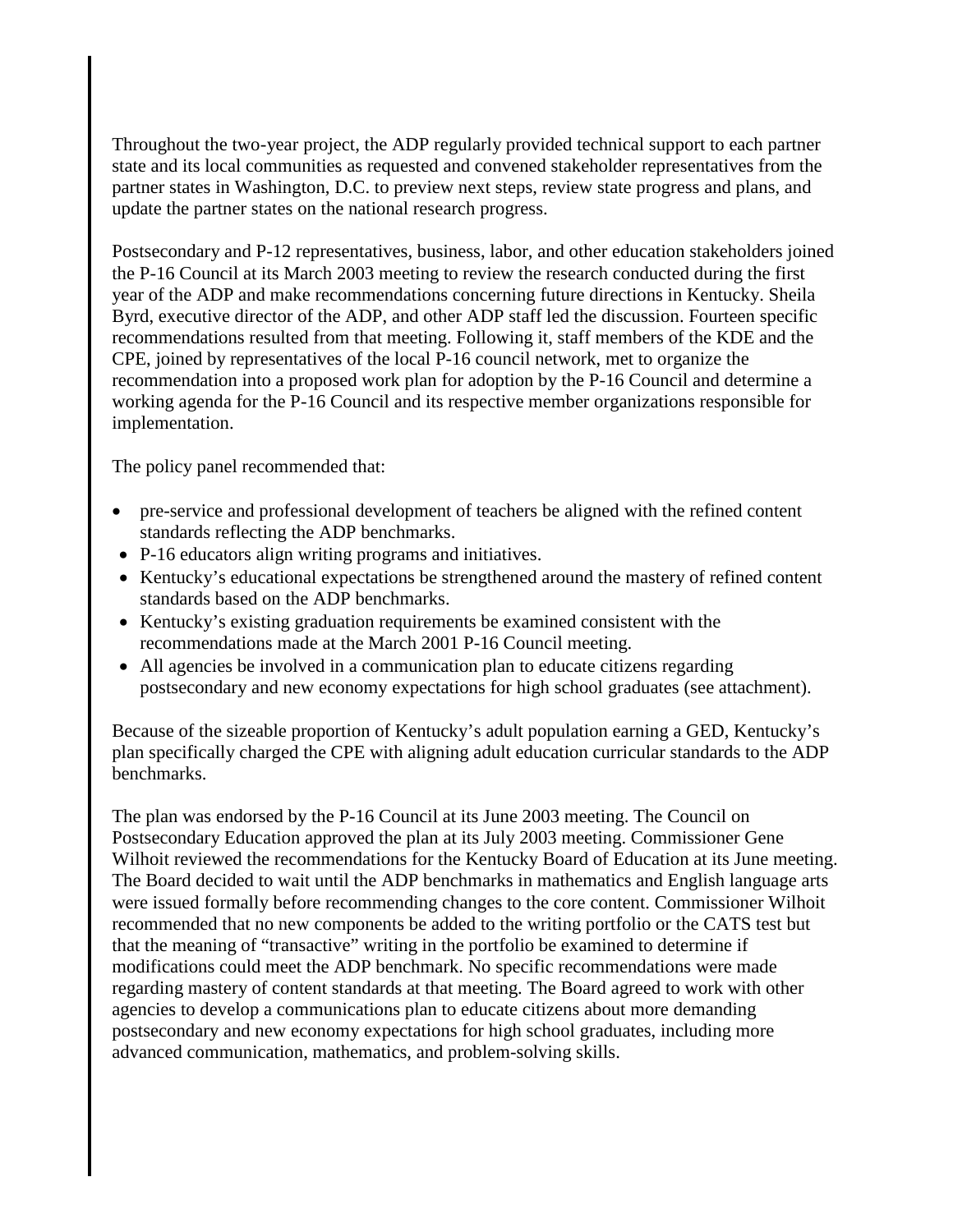Kentucky's participation in the ADP was premised on our agreement in our application that we would work, as a state, with the ADP research staff to help establish benchmarks of college- and workplace-readiness that our postsecondary institutions and business community could accept; that there were no regulatory or legislative mandates in the state that would impede our participation in the ADP; that we would make modifications needed to align high school standards with postsecondary and workplace benchmarks so high school work would be usable by colleges and employers; and that we would broker agreements with a critical mass of the colleges and employers to do this.

As Kentucky examines its next steps as a result of its participation in the ADP and the ADP research findings, the Board and the Council face a set of policy questions regarding the state's Minimum High School Graduation Requirements, Pre-College Curriculum, standards of collegereadiness, P-16 accountability, and postsecondary placement policies. The Council and the Kentucky Board of Education may wish to discuss next steps at their joint meeting.

Staff preparation by Dianne M. Bazell and Linda France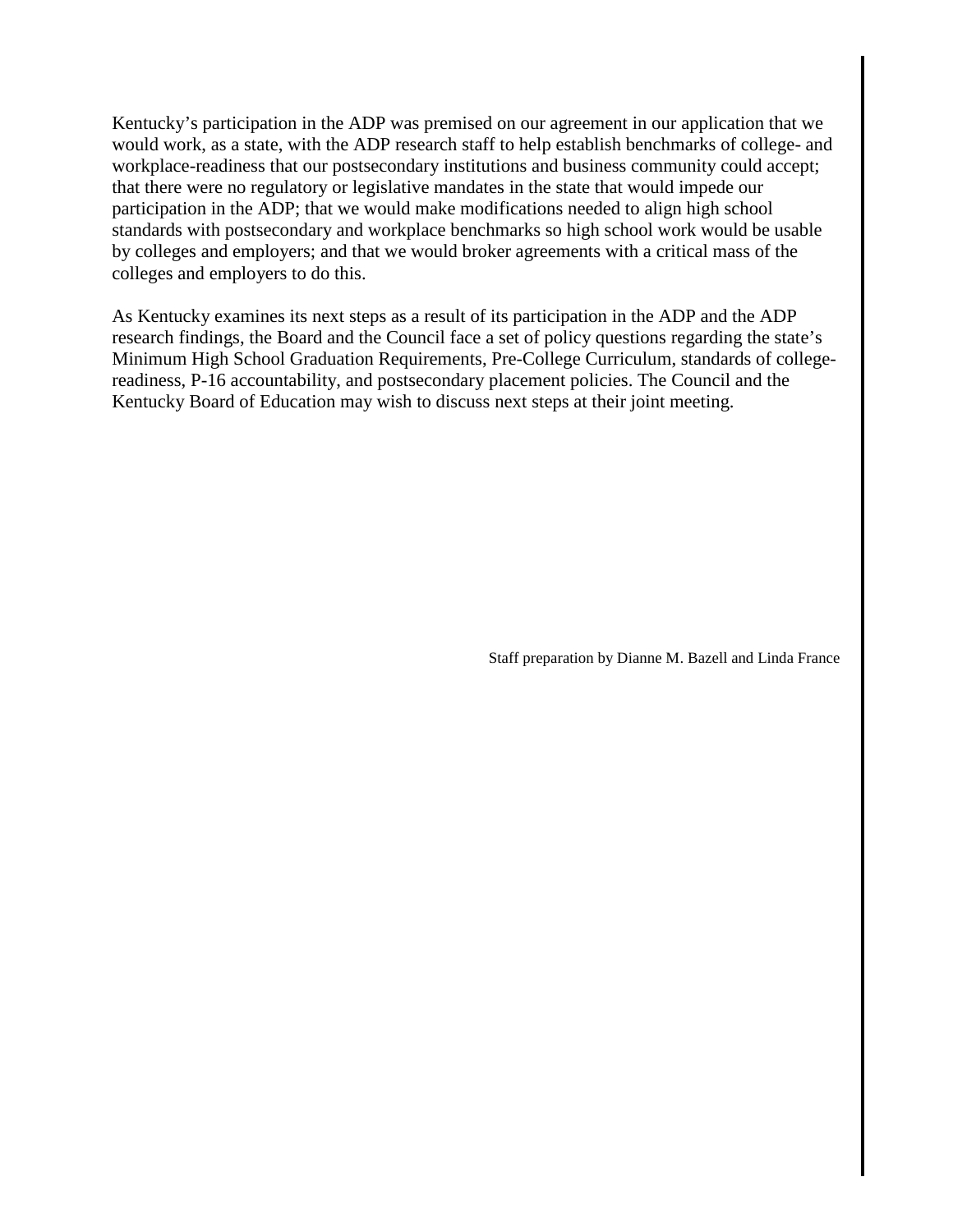Joint Meeting Kentucky Board of Education Council on Postsecondary Education February 11, 2004

## P-16 Progress Report

Since its formation in 1999, the State P-16 Council has overseen and guided initiatives to improve the preparation and professional development of educators, increase the alignment of competency standards, and eliminate policy barriers impeding student transition from preschool through the postsecondary system (Attachment 1).

During its first four years, the P-16 Council formed the P-16 Literacy and Mathematics Alignment Teams to reduce the need for postsecondary remediation in English and mathematics. The recommendations of these teams of P-12 teachers and postsecondary faculty, with input from employers, labor leaders, and parents, were approved by the Council on Postsecondary Education and accepted by the Kentucky Board of Education and the Education Professional Standards Board. The staffs of the partner agencies also drafted a white paper advocating the development of a single, rigorous high school curriculum that would prepare all students for the increasingly rigorous expectations of both colleges and the skilled workplace.

The partner agencies annually convene the chief academic officers of public and independent postsecondary institutions and the deans of their colleges of arts and sciences and education to improve both the preparation and professional development of teachers. The partner agencies have successfully sought external funding and support for joint projects to improve the quality of school leadership (State Action for Leadership Project), improve the chances of low-income and minority students to succeed in college (GEAR UP), and research the impact of middle and high school curriculum on the postsecondary success of high school graduates and the professional effectiveness of teachers (The Education Trust Data Project). The Education Trust Project highlighted the importance of state agency efforts to develop reporting systems that allow for meaningful connections and sound policy decisions to improve student achievement and quality teaching.

For the past two years, at the direction of the P-16 Council, the staffs of the KDE and the CPE, faculty from Kentucky's public and independent postsecondary institutions, teachers from local school districts, and members of several of Kentucky's local P-16 councils jointly contributed to the research that led to the development of the American Diploma Project benchmarks in English language arts and mathematics and the policy recommendations on how to implement them. Kentucky, Indiana, Massachusetts, Nevada, and Texas were competitively selected by the ADP, a collaboration of Achieve, Inc., The Education Trust, and the Thomas B. Fordham Foundation, to serve as pilot states in a national project aimed at connecting states' expectations for earning a high school diploma with the real-world demands that graduates face in postsecondary education and the skilled workplace. By aligning high school graduation standards in English language arts and mathematics with the entrance level expectations of postsecondary education and the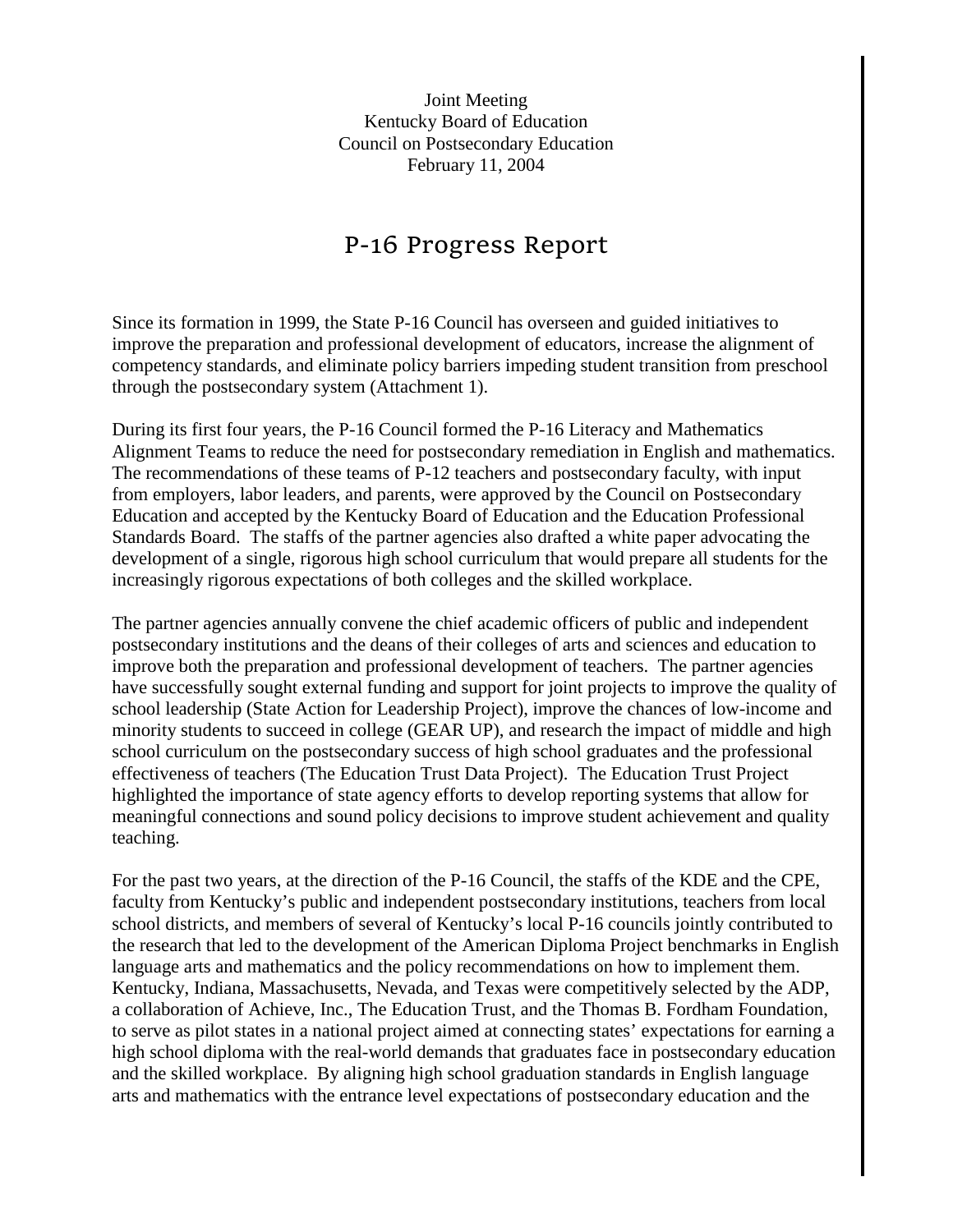skilled workplace, students will be assured that the standards they are required to meet in high school are directly linked to the entry-level expectations of colleges and employers. The ADP sponsoring organization is releasing the benchmarks February 10, 2004, in Washington, D.C., detailing a set of recommendations to ensure that all high school students are prepared for postsecondary education and work.

Kentucky's participation in the ADP was premised on a commitment to work, as a state, with the ADP research staff to help establish benchmarks of college- and workplace-readiness that our postsecondary institutions, K-12 educators, and business community could agree upon; that there were no regulatory or legislative mandates impeding participation in the ADP; that needed modifications would be made to align high school standards with postsecondary and workplace benchmarks so high school work would be usable by colleges and employers; and that agreements would be brokered with a critical mass of the colleges and employers to do this.

As Kentucky examines its next steps as a result of its participation in the ADP and the ADP research findings, the State Board and the Council will face a set of policy questions regarding the alignment of the state's minimum high school graduation requirement with the pre-college curriculum, the agreement of standards of college and workforce-readiness, the determination of accountability across all sectors, and the refinement of postsecondary placement policies.

The Kentucky Virtual University and the Kentucky Virtual High School have worked with the KDE, the Education Professional Standards Board, postsecondary institutions, and local school districts to increase the availability of rigorous courses for high school students and professional development opportunities for teachers. The Kentucky Community and Technical College System has worked with the KDE and Kentucky's postsecondary institutions to develop a 2+2 teacher education program to increase the numbers of students enrolling in college and to increase the number and quality of K-12 teachers and classroom assistants. The KCTCS also is partnering with the KDE, postsecondary institutions, and local school districts to increase the availability of college credit course opportunities for students as early as tenth grade.

Under the auspices of the Kentucky Higher Education Assistance Authority, the CPE, the KDE, and Kentucky's public and independent institutions are developing a Go Higher Web site for students as early as middle school to receive college advising and begin academic and financial planning for college.

Kentucky now has 17 local or regional P-16 councils to link all levels of education with workforce and economic development needs. Some of the local councils are designated Go Higher communities through the public communication campaign for adult education (see attached map). Kentucky's success in creating this statewide infrastructure of local councils, comprising representatives from education, business and labor, and other civic leadership, has been nationally recognized.

To focus the work of its partner agencies to create a seamless system of education in Kentucky, from early childhood through postsecondary, the P-16 Council has approved a statement of vision, mission, goals, and objectives (Attachment 2), and the staffs of the partner agencies are establishing indicators and measures of progress for attaining these goals.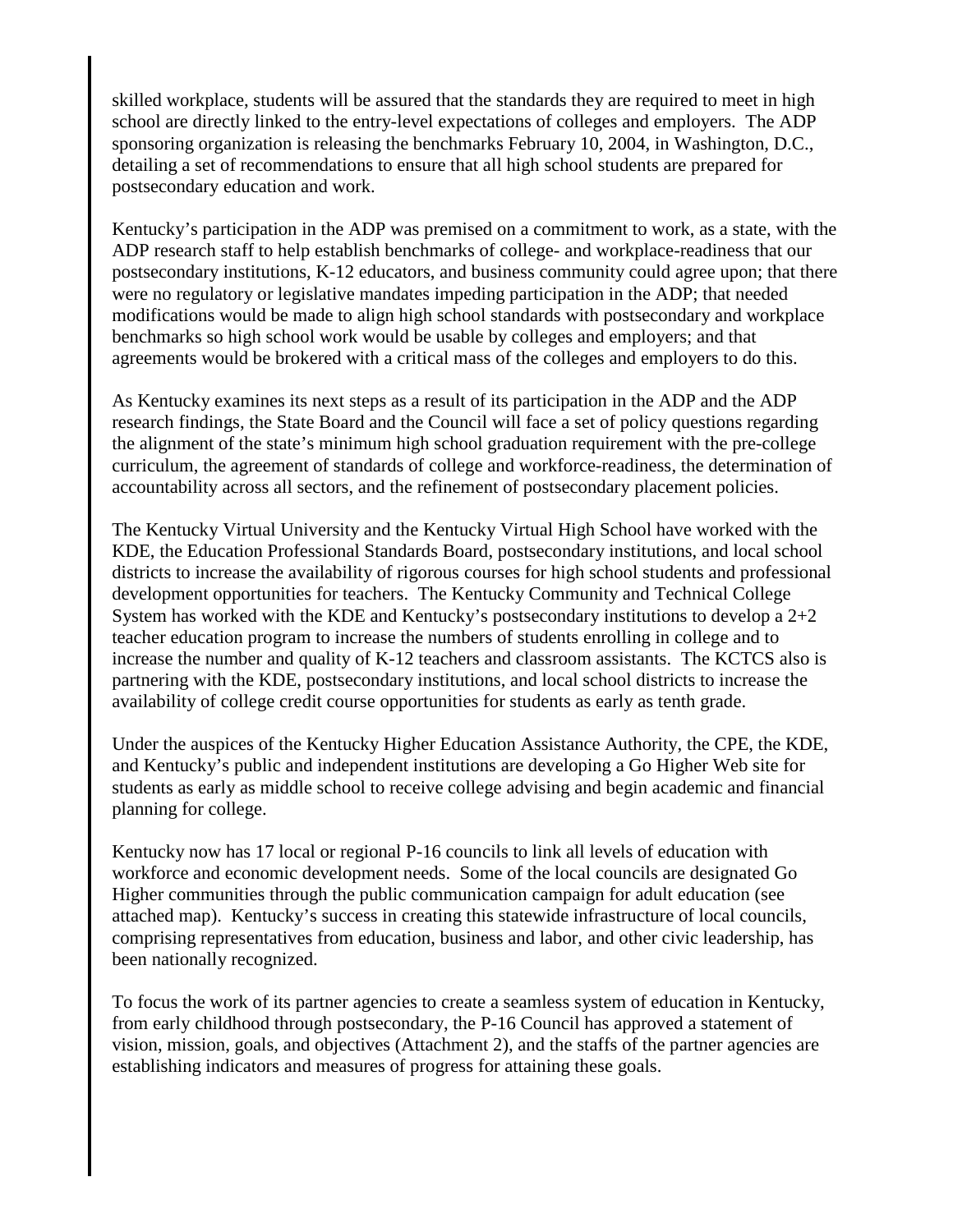The level of collaboration across agencies and sectors in Kentucky has dramatically increased since the creation of the state P-16 Council. The council is a valuable vehicle promoting Kentucky's efforts to create a seamless, integrated system of education to enhance the economic development and quality of life in the Commonwealth.

Staff preparation by Dianne M. Bazell and Linda France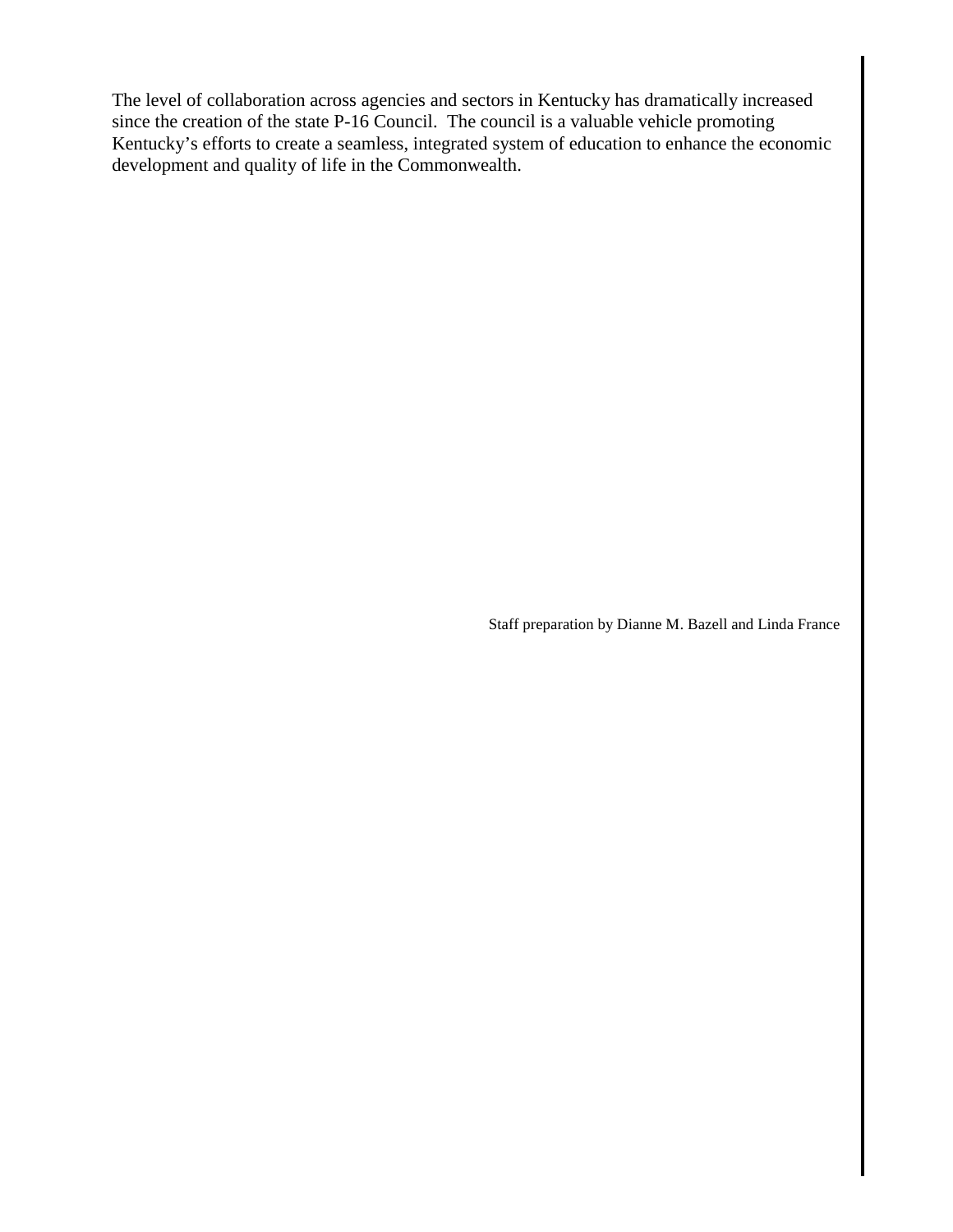## **KENTUCKY P-16 COLLABORATION: A REVIEW AFTER FOUR YEARS**

## **1) Teacher Preparation and Professional Development: From Early Childcare Through Grade 12**

#### • **Project 30 Symposium**

In 2000, the Council on Postsecondary Education sponsored a statewide symposium of arts and sciences and education deans at Eastern Kentucky University. Modeled on the work of The Project 30 Alliance (a national organization of postsecondary institutions of arts and sciences and education deans), it focused on improving teacher education programs in Kentucky.

## • **Council of Chief Academic Officers Teacher Quality Summits**

The CPE and the Council of Chief Academic Officers sponsored three statewide summits (two at Centre College and one at EKU) to develop statewide and institutional plans for improving teacher education. Public and independent institutions, the Kentucky Department of Education, and the Education Professional Standards Board are assessing progress made by institutions in meeting their stated goals.

## • **2+2 Teacher Education Agreement** Representatives of the Kentucky Community and Technical College System, all of Kentucky's public universities, and five of its independent institutions signed a memorandum of agreement in October 2003 identifying at least 60 hours of transferable credit from the KCTCS applied associate degree program toward teacher preparation baccalaureate programs. This 2+2 program is designed to increase teacher recruitment, expand access to teacher preparation opportunities statewide, allow aspiring teachers to begin their preparation in high school through

dual credit options, maximize credit transfer between two- and four-year institutions, and raise the number and level of preparation of classroom assistants.

## • **KyEducators.org**

The Education Professional Standards Board collaborated with the Kentucky Virtual University to create a portal that connects the information systems of the KDE and the CPE with professional development opportunities for teachers and administrators.

## • **State Action for Educational Leadership Project**

Kentucky is one of 15 states receiving a Wallace Reader's Digest grant to create a coordinated program for educational leadership. The KDE coordinates the grant and the CPE and EPSB serve on the consortium. The KDE completed the first phase of the project, establishing 10 demonstration sites in local school districts across the state to develop the instructional leadership potential of principals. The KDE is applying for a second phase of funding.

## **2) Alignment of P-12 and Postsecondary Curriculum and Competency Standards Between High School and College**

## • **Implementation of Literacy and Mathematics Alignment Teams' Recommendations**

The P-16 Council endorsed recommendations made by statewide teams of P-12 teachers and postsecondary faculty, with input from employers, labor leaders, and parents, to reduce the need for postsecondary remediation. The recommenddations were approved by the CPE and accepted by the KBE and EPSB. They are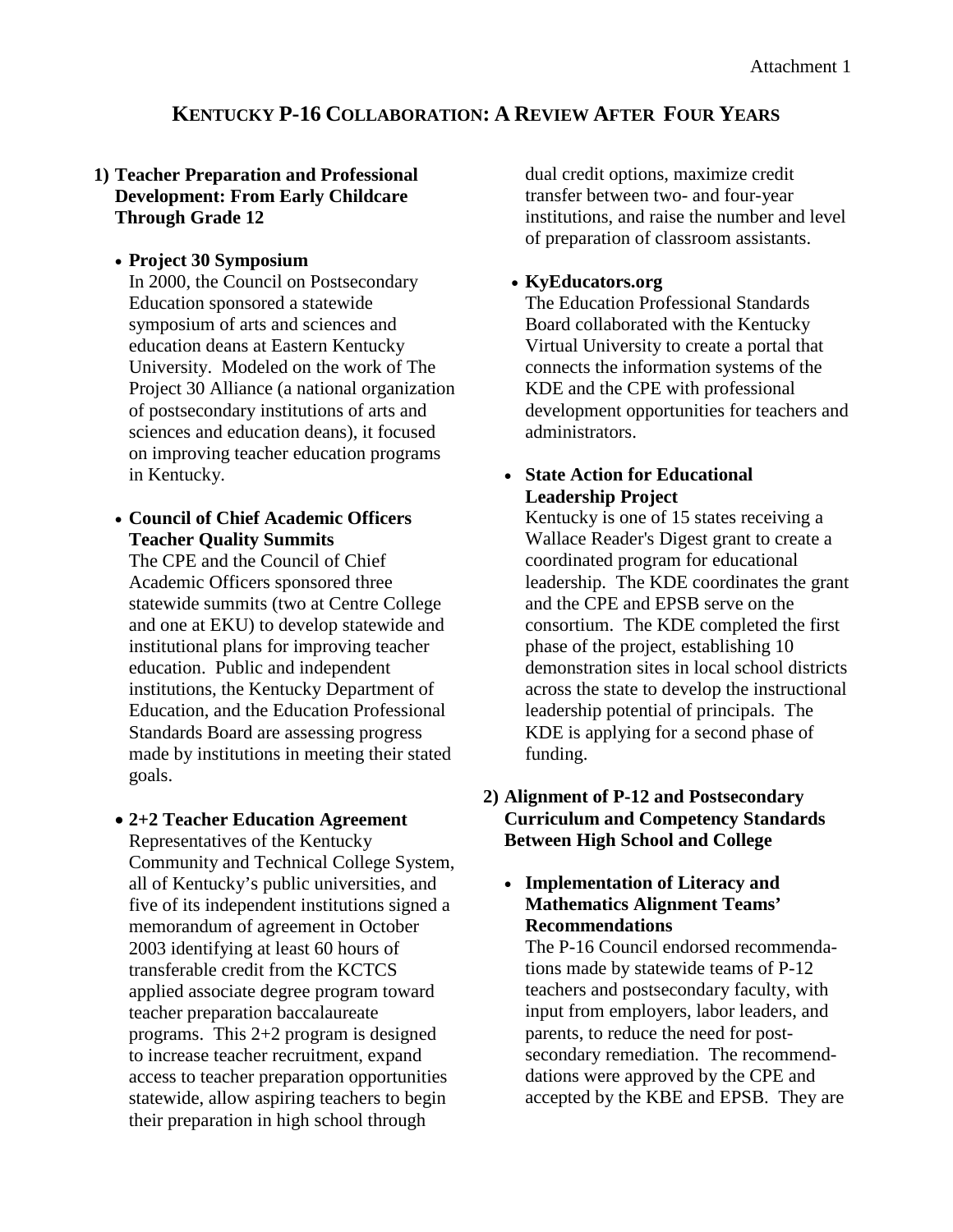gradually being implemented at district, institutional, and statewide levels.

• **American Diploma Project**

Kentucky is one of five states selected to participate in a national project to create high school diploma standards to be used by colleges, universities, and employers in their admissions, placement, and hiring decisions. ADP benchmarks of college and workplace readiness are scheduled for national release February 10, 2004, and steps are being taken to use these standards in high school accountability and college placement policies.

## • **Kentucky Early Mathematics Testing Program**

The KEMTP, administered by Northern Kentucky University with online capacity through the University of Kentucky, provides diagnostic assessments to 10<sup>th</sup> and 11<sup>th</sup> graders on their likely readiness for college-level mathematics. Beginning in spring 2000, it more than doubled its number of participants in its first year. The program is nationally recognized and other states are using its test structure and online features as models.

## • **Distance Learning**

The Kentucky Virtual High School offers students greater access to challenging courses in shortage areas, e.g., foreign languages, mathematics, electives, and advanced placement courses. Through a partnership between the Kentucky Virtual High School and Owensboro Community and Technical College, Kentucky high school students may earn college and high school credit for the same dual credit course while in high school.

## • **Dual Enrollment/Dual Credit**

Colleges and school districts are collaborating to allow high school students to access college courses. The number of

high school students dually enrolled in postsecondary coursework has increased dramatically over the past three years, from 4,554 in 2000-2001, to 11,040 in 2001- 2002, to 17,187 in 2002-2003.

## • **The Bridge Partnership**

The KCTCS and the KDE are bringing together school district teams and community college personnel to provide college credit course opportunities as early as  $10<sup>th</sup>$  grade. The project is designed to enhance the high school learning experience and increase the number of students, especially minorities, enrolling and succeeding in college.

## **3) Increasing College-going Rate and Success of Kentucky's Students**

## • **Implementation of Statewide GEAR UP Grant**

GEAR UP Kentucky (Gaining Early Awareness and Readiness for Undergraduate Programs) is a \$20 million federal initiative to encourage students as early as middle school to stay in school, study hard, and take a pre-college curriculum. In September 2003, it entered its fourth grant year. GEAR UP Kentucky schools provide academic enrichment, mentoring, counseling, scholarships, and other activities that improve performance and promote college going. Since the program began, GEAR UP Kentucky has served over 17,000 students in grades seven through ten in 57 participating middle and high schools across the state.

## • **Public Communication Campaign**

A \$4 million statewide communication campaign to increase college-going rates issued 73,698 radio, affiliate television, and cable advertisements from November 2001-April 2002. Half of the ads targeted adolescents and teens, and half targeted adults without a GED or college degree.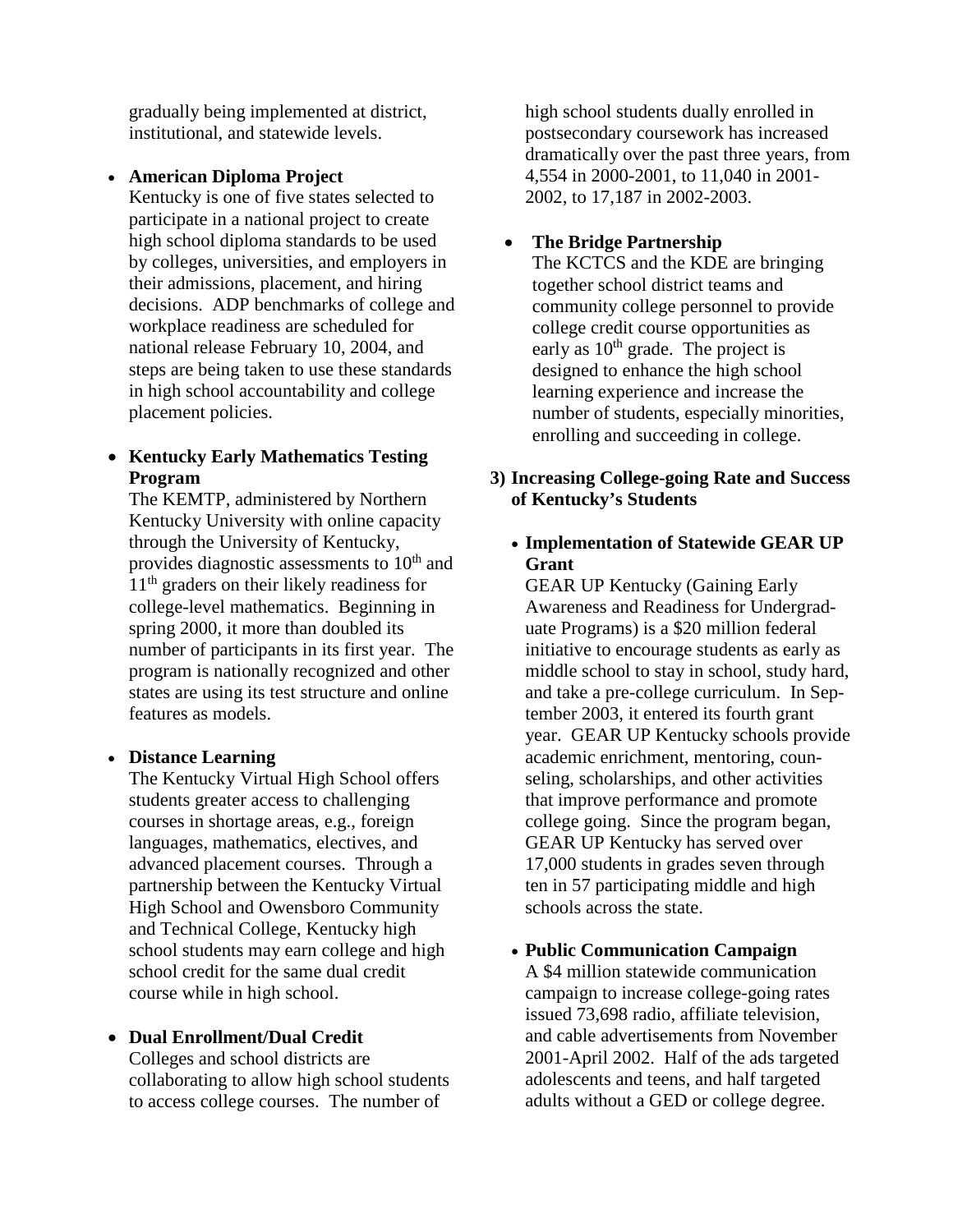In 2002, Kentucky ranked  $10<sup>th</sup>$  in the nation in the percentage of non-high school completers earning a GED, and by fall 2002, over 200,000 students were enrolled in postsecondary education in Kentucky for the first time in its history.

#### • **Go Higher Web Portal**

KHEAA contracted with the Xap Corporation to launch the Go Higher Web Portal, a comprehensive Web site that will give Kentuckians all the information and tools they need to plan, apply, and pay for college. Prospective college students – whether middle or high school students or adults in the workforce – will be able to explore career interests, take virtual campus tours, and fill out and submit financial aid forms and college applications online. With the applicant's permission, counselors and postsecondary institutions will be able to reach out to students to answer their questions about college and to help them prepare. The site is expected to launch in June 2004. The Council and KDE are partners in this initiative.

• **Conference for School Counselors** The KDE provides professional development and technical assistance to school counselors on the Education Trust Counselor Transformation model of the counselor as student advocate, supporting academic success for all students. For the second consecutive year, the KDE sponsored a minority counselors program at the University of Louisville using the Education Trust model.

#### **4) Improved Data Systems**

• **MAX Enterprise Data System** The KDE continues to add to the student management and financial data

capabilities of MAX. Several new updates are scheduled for completion in 2004, including reports on New Educator Credentials and Out of Field placements, expanded financial reporting, and enhanced student data and multi-year data retrieval capability. In fall 2004, data for analyzing the impact of the federal No Child Left Behind Act will be provided. The KDE, CPE, and EPSB are working together to build a reporting system that makes meaningful data connections to understand factors affecting student progress and teacher quality.

#### • **Education Trust Data Project**

In 2002-2003, Kentucky joined five other states selected and funded to participate in the Education Trust K-16 Data Flow Project. The staffs from the CPE, KDE, EPSB, Morehead State University, and the school districts of Elliott, Morgan, and Pike counties contributed and analyzed data linking information on high school course-taking patterns, postsecondary performance, and the effectiveness of teacher preparation programs.

#### **5) Local P-16 Councils**

Kentucky now has 17 local or regional P-16 councils linking all levels of education with workforce and economic development needs. The CPE provided up to \$30,000 to "Go Higher" communities for local education needs assessments focusing on programs to raise educational attainment levels. Kentucky's success in creating this statewide infrastructure of local councils, comprising representatives from education, business and labor, and other civic leadership, has been nationally recognized. More local councils are being planned with CPE incentive funding.

February. 2004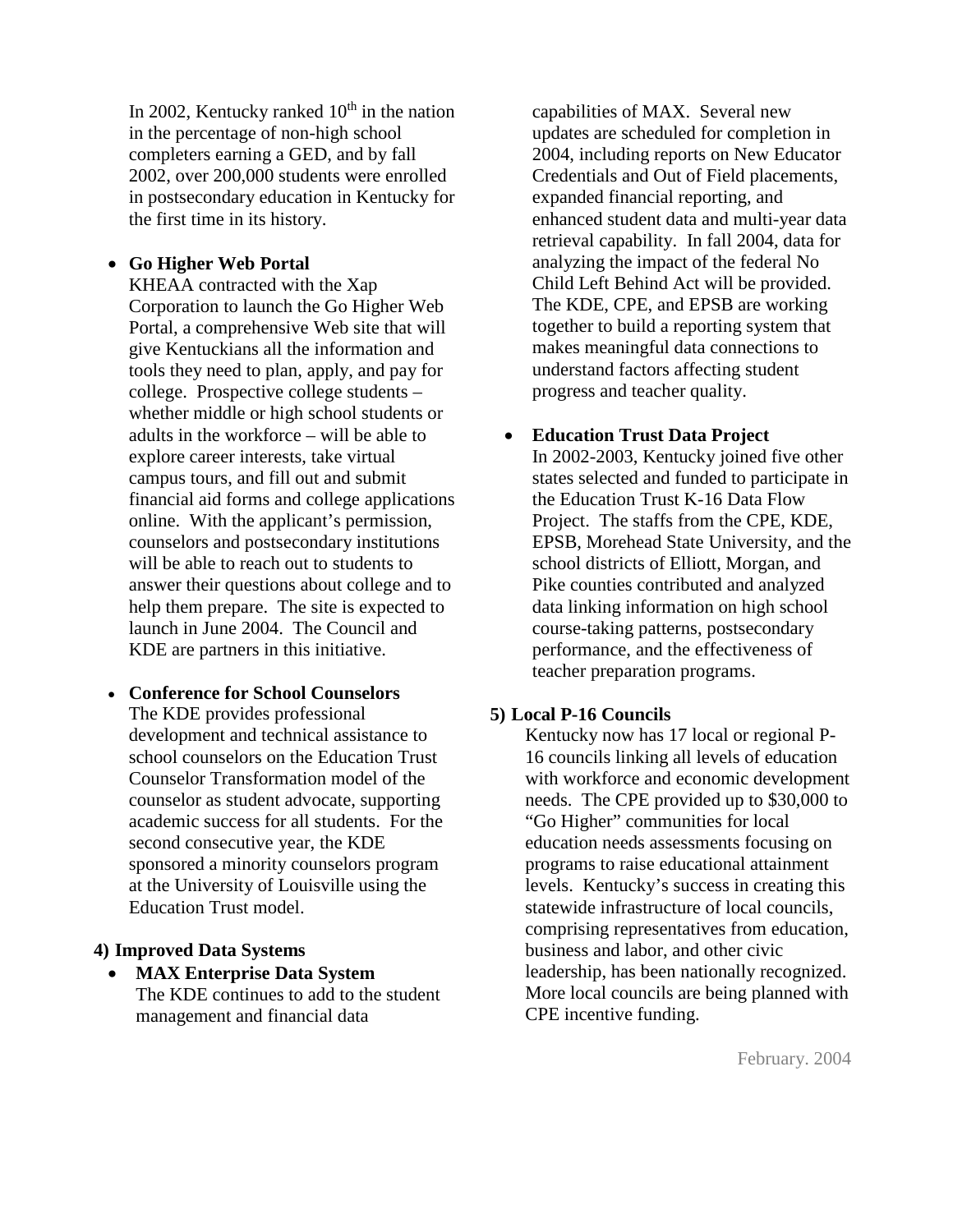#### **P-16+ Vision/Mission**

The Kentucky P-16 Council provides leadership for a seamless system of education, from early childhood through postsecondary, that will prepare all Kentuckians to be active participants in their communities and in a knowledge-based economy.

#### **Action Agenda**

The P-16 Council advises state policymakers on the preparation and professional development of educators, the alignment of competency standards, and the elimination of barriers impeding student transition from preschool through the educational system.

## **Goals and Objectives**

The following goals provide a unifying vision uniting the education agenda of multiple agencies and boards across the state.

#### **Goal 1: All educators shall be qualified and competent by 2006.**

Objective 1: Every early childhood educator and caregiver shall be properly qualified and competent.

Objective 2: A qualified and properly credentialed person shall staff every professional position in Kentucky's public schools.

Objective 3: Every adult educator in Kentucky shall meet professional competency standards.

Objective 4: Every postsecondary instructor shall effectively teach students with diverse learning needs using various forms of instruction.

#### **Goal 2: Curricula and competency standards shall be aligned from each level of the system to the next by 2006.**

Objective 1: All children shall have the physical and mental foundation that will enable school success.

Objective 2: All elementary students shall be ready for middle school.

Objective 3: All middle school students shall be ready for high school.

Objective 4: All young adults shall have a high school diploma or a GED.

Objective 5: All high school graduates and GED graduates shall be ready for some postsecondary education and meaningful employment.

Objective 6: All adult Kentuckians shall be educated beyond high school.

Objective 7: All postsecondary students shall complete programs that prepare them for life and work in a 21<sup>st</sup> century knowledge-based economy.

## **Goal 3: Policy, financial, and aspirational barriers impeding student progress and transfer from pre-school through postsecondary shall be eliminated.**

Objective 1: Early health impediments to learning shall be reduced.

Objective 2: Financial barriers shall be reduced.

Objective 3: Funding and personnel resources shall be shared among sectors.

Objective 4: Kentucky students shall have early awareness of career opportunities and preparation paths.